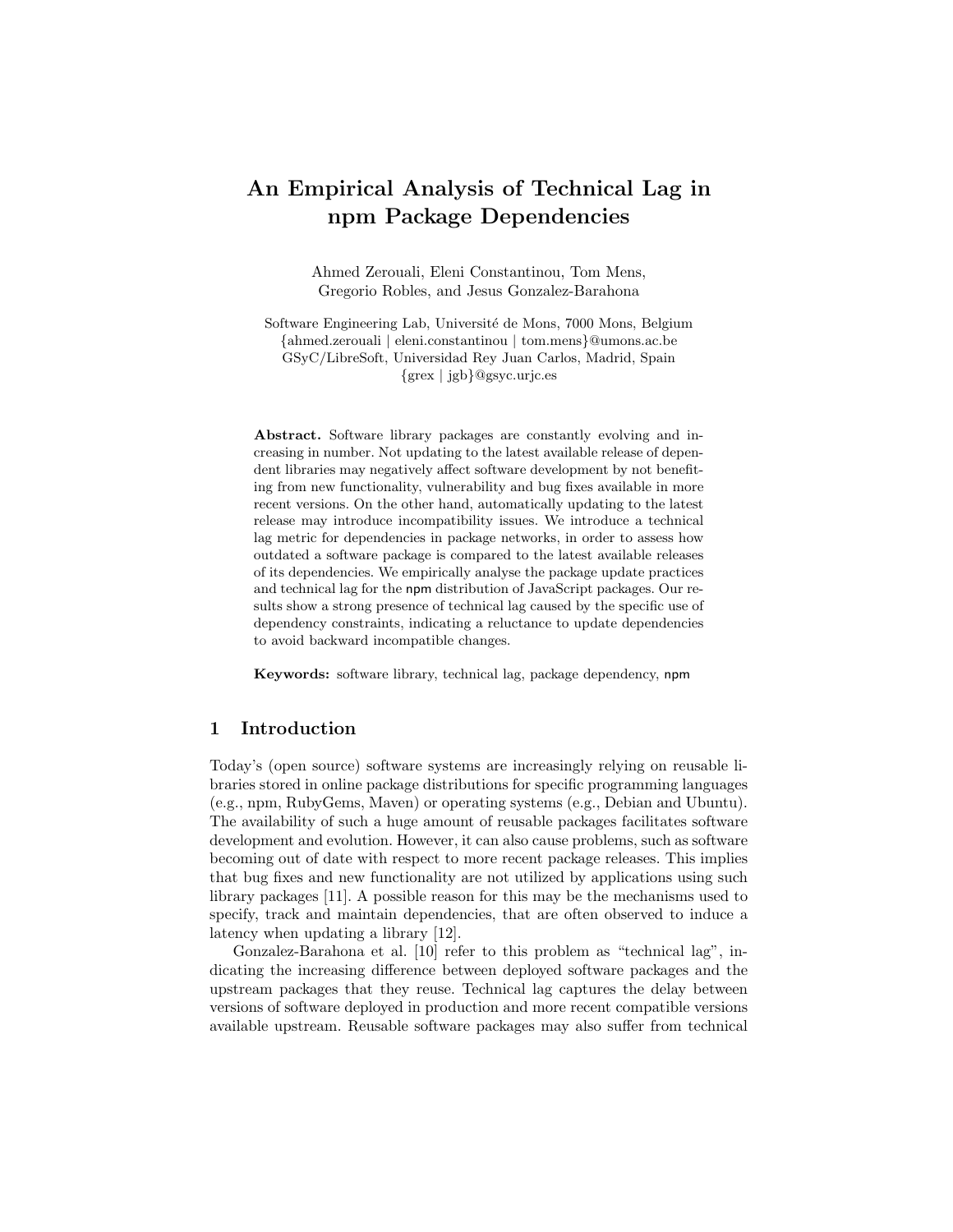lag, because they may depend on (i.e., reuse) other packages of which more recent releases are available. Depending on an outdated release of a reusable package may not be a problem in itself ("if it ain't broke, don't fix it"), but it comes at a price of not being able to benefit from new functionalities, or patches that fix known bugs and security issues [11].

While assessing the problem of technical lag is important at the level of individual packages, it becomes even more relevant at the level of large distributions of software packages where packages depend, directly or indirectly, on a large number of other packages [6, 7]. If a package imposes too strict version constraints on its dependencies, it may become outdated. As a direct consequence of this, all packages that directly or indirectly depend on such packages may suffer from technical lag. This may affect a large portion of the entire ecosystem. On the other hand, updating even a single package to address technical lag may be quite challenging, since the changes of the updated package may cause a ripple effect through the ecosystem, potentially causing many other packages to break and requiring significant portions of the ecosystem to be tested.

To advance the body of knowledge on how software systems are reusing packages through dependencies and how this induces technical lag, we carry out a large-scale empirical study on the npm package distribution. We focus on five research questions:  $\mathbf{RQ_0}$  How do packages manage their dependencies?;  $\mathbf{RQ_1}$ How often do packages release new versions?;  $RQ_2$  What is the technical lag induced by outdated dependencies?;  $RQ_3$  How often do dependencies inducing technical lag release new versions?; and  $RQ_4$  What is the appropriate moment to update dependencies? To answer these questions, we measured technical lag based on dependencies between package releases in the npm registry. As a result of our study, we found a high potential of technical lag. One of the causes of technical lag appears to be the use of too strict package dependency constraints, disallowing packages to benefit from more recent releases of their dependencies.

# 2 Dataset and background

There is a large variety of package managers for different programming languages (CRAN for R, RubyGems for Ruby, npm for JavaScript, etc.) and datasets providing their historical evolution. For example, the libraries.io dataset monitors 2.5M packages across 34 package managers. For our study, we selected the npm package manager because: (1) npm is a popular and growing package manager, allowing us to exploit a variety of ways that dependency-based reuse and updates occur, and limiting bias in our study; (2) npm has a large and active developer community [4], making our results relevant for a large number of developers; and (3) JavaScript is the most popular programming language on GitHub, the world's leading software development platform [3].

Our empirical study uses the libraries.io<sup>1</sup> dataset, an open source package tracker and repository containing metadata of package versions and their dependencies [14], available as open access under the CC Share-Alike 4.0 license.

<sup>1</sup> http://www.libraries.io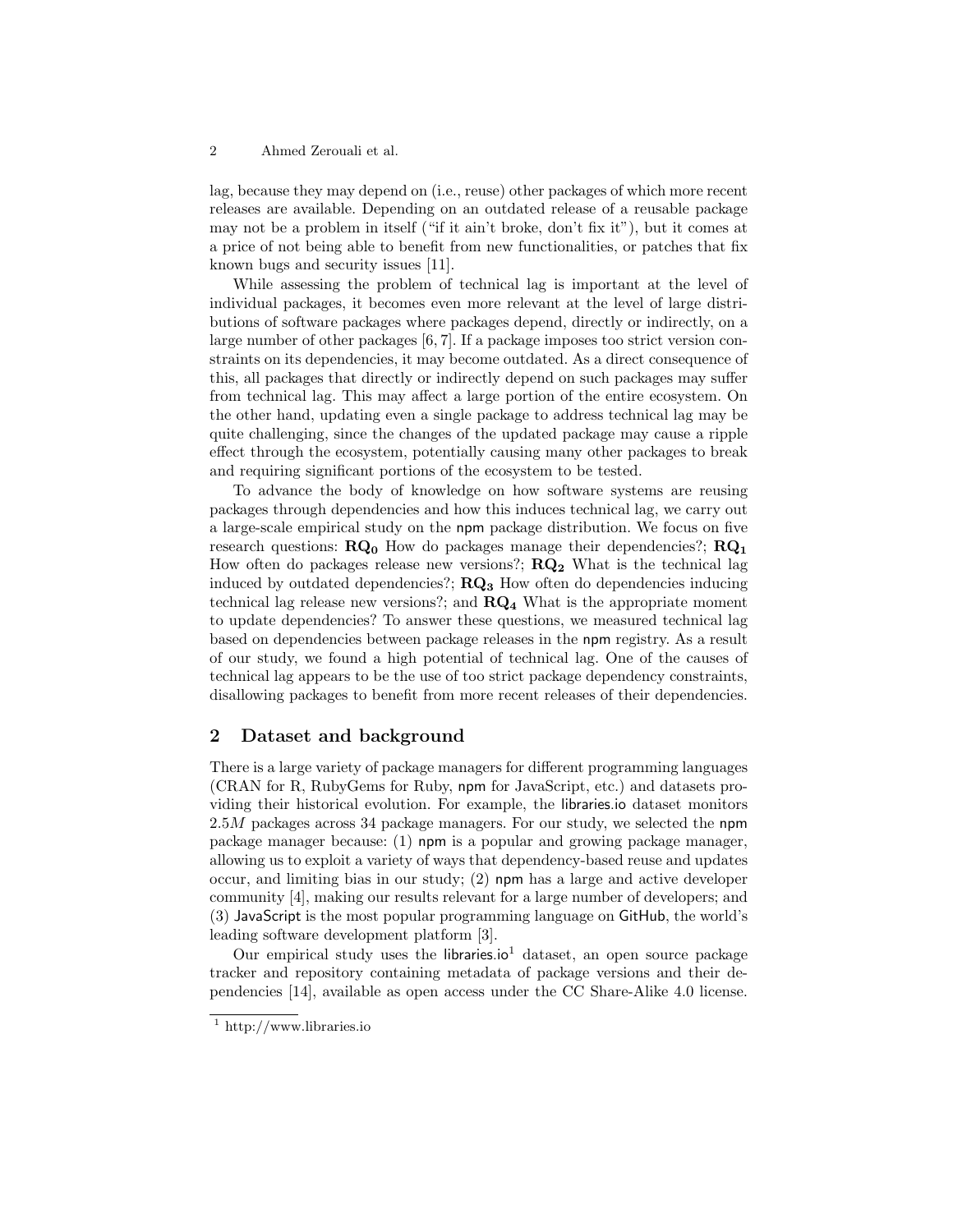Package information includes the version number, date of publication and dependency information, i.e., used packages, constraints and dependency types. The used timeframe for our analysis was between  $09-11-2010$  (i.e., the first package release found in the dataset) and  $02-11-2017$ . Our dataset comprises  $610K$ packages with more than 4.2M releases and 44.9M dependencies among them.

In npm, there are three different types of dependencies. Runtime dependencies are required to install and execute the package. Development dependencies are used during package development (e.g., for testing). Optional dependencies will not hamper the package from being installed if the dependency is not found or cannot be installed. Our analysis includes all three types of dependencies and the dataset contains 43% runtime dependencies, 56% development dependencies, and only 1% (133 in total) optional dependencies.

All code and data required to reproduce the analysis in this paper are available on https://github.com/neglectos/techlag icsr/.

### 2.1 Semantic Versioning and Dependency Constraints

With many software packages being created and updated every day, it is important to standardize the way of versioning and keeping track of package releases and dependencies. Semantic Versioning (semver.org, referred as semver) has become a popular policy for communicating the kinds of changes made to a software package. It allows dependent software packages to be informed about possible "breaking changes" [2]. A semver -compatible version is a version number composed of a major, minor and patch number. The version numbers allow to order package releases. For example, 1.2.3 occurs before 1.2.10 (higher patch version), which occurs before  $1.3.0$  (higher minor version), which occurs before 2.1.0 (higher major version). Backward incompatible updates should increment the major version, updates respecting the API but adding new functionalities should increment the minor version, while simple bug fixes should increment the patch version. Unfortunately, the semantic versioning policy is not always respected by package maintainers, as an empirical study on Java packages in the maven package manager has revealed [15].

|                   | Constraint Interpretation                            | Example         | Satisfied versions                                   |
|-------------------|------------------------------------------------------|-----------------|------------------------------------------------------|
| fixed             | exact version required                               | $= 2.3.1$       | 2.3.1                                                |
| minimal           | only use releases above the declared version         | $>= 2.3.0$      | > 2.3.0                                              |
| maximal           | only use releases below the declared version         | < 2.3.0         | < 2.3.0                                              |
| latest            | use latest available release                         | latest          | >0.0.0                                               |
|                   | hyphen ranges only use releases between two versions | $1.2.3 - 2.3.4$ | $>=1.2.3 \wedge \langle =2.3.4$                      |
| x ranges          | only update where " $x$ " or " $*$ " is              | 1.2.x           | $>=1.2.0 \wedge <1.3.0$                              |
| tilde $(\sim)$    | only update patches                                  | $\sim$ 2.3.0    | $> 2.3.0 \wedge \langle 2.4.0$                       |
| caret $(^\wedge)$ | only update patches and minor releases               | $^{4}2.3.0$     | $>2.3.0 \land <3.0.0$                                |
| and /<br>$\alpha$ | combine multiple logical constraints                 |                 | $ 2.5.3 $ $ >=$ 2.8.1 $ 2.5.3 \vee 2.8.1 \vee 2.8.1$ |

Table 1: Types of dependency constraints for npm package dependencies.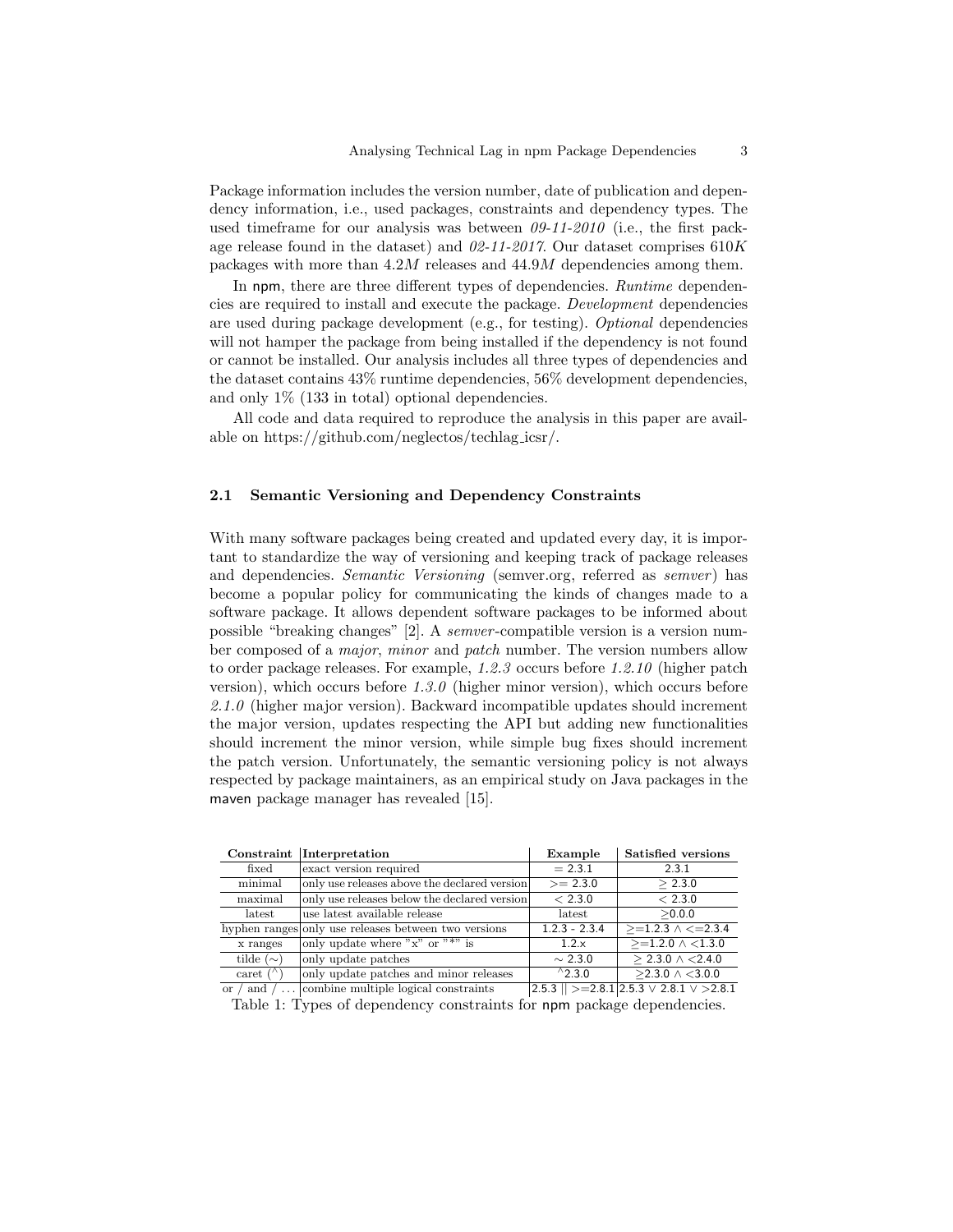Like maven and many other package managers, npm recommends software packages to follow a specific flavor of semantic versioning<sup>2</sup> . Package releases specify their version number in the metadata (stored in a *json* file<sup>3</sup>), and use dependency constraints to specify the version ranges of other packages they depend upon. These constraints are built from a set of comparators that specify versions that satisfy the range. Table 1 summarizes the types of dependency constraints for npm, their interpretation and an illustrative example of each constraint type.

### 3 Measuring technical lag

The technical lag of a package release can designate anything that makes the release out of date to its upstream versions [10]. For example, bugs or security vulnerabilities could have been fixed, or new functionalities may have been integrated into newer versions of the package. In the remainder of this section, we introduce the necessary terminology to formally define technical lag, and accompany it with illustrative examples.

**Definition 1.** Let  $P$  be the set of all **packages** belonging to the ecosystem, and R the set of all corresponding package releases. We define:

- $-$  **releases** :  $\mathbf{P} \rightarrow 2^R$  *returns the set of releases of a given package. As a shortcut,* for a package  $p \in \mathbf{P}$  we denote  $R_p = rel$ eases $(p)$
- $-$  version :  $R_p \to \mathbb{N} \times \mathbb{N} \times \mathbb{N}$  :  $r \to (Major, Minor, Patch)$  associates a semantic version number to a release.
- major :  $R_p \to \mathbb{N}$ , minor :  $R_p \to \mathbb{N}$  and patch :  $R_p \to \mathbb{N}$  obtain the first, second and third component of a version number, *i.e.*,  $version(r) = (major(r), minor(r), patch(r))$
- time :  $R_p \rightarrow Date$  returns the release date of a package release.
- $-$  latest :  $P \to R : p \to r$  such that  $r \in R_p$  and time(r) =  $max_{q \in R_p}(time(q))$ returns the latest available package release of p.
- $− A$  dependency  $d ∈ D$  is a pair  $(q, c)$  where  $q ∈ P$  is a required package, and  $c: R_q \rightarrow Boolean$  is a version constraint expressing the range of allowed releases of q.
- $-$  **deps**:  $R_p \rightarrow 2^D$  returns the set of dependencies of a package release.
- Given a dependency  $d = (q, c) \in \text{deeps}(r_p)$  we define last Allowed $(d) = r_q \in$  $R_q$  such that time( $r_q$ ) =  $max_{\{r \in R_q | c(r) = true\}}(time(r))$

We use the technical lag of a package release to expresses the inability of that release to benefit from the most recent version of a required package, because the dependency constraint provides an upper bound on the allowed version of the required package. Lag can be expressed as a time difference (referred to as time lag), by measuring the elapsed time between the date of the used version of a dependency and the date of the latest available version of this dependency. Lag can also be expressed as a difference in version numbers (referred to as version lag), indicating how many major, minor or patch versions the release of a required dependency is behind. More specifically:

<sup>2</sup> https://docs.npmjs.com/misc/semver

<sup>3</sup> https://docs.npmjs.com/files/package.json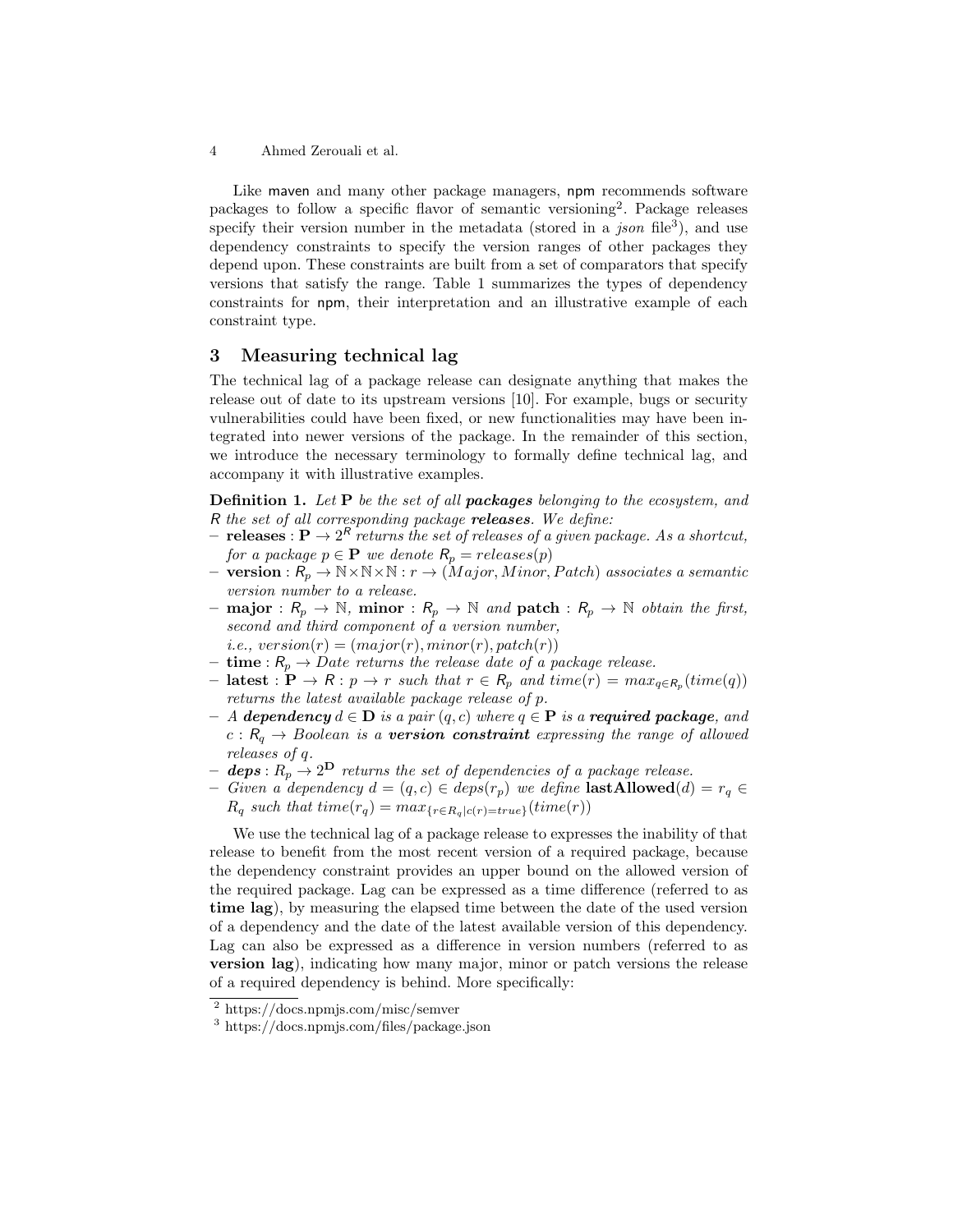**Definition 2.** [Technical Lag] Let r be a package release, and  $d = (q, c) \in$  $deps(r)$  a dependency of r on a package q satisfying the dependency constraint c. Assume that d is an outdated dependency, i.e., lastAllowed(d) < latest(q). We define the **time lag** of d (at the release date of  $r$ ) as:

 $\mathbf{tLag}(d) = time(latest(q)) - time(lastAllowed(d))$ 

If  $tLaq(d) = 0$ , the dependency is up to date with the most recent available version. If  $tLag(d) > 0$ , the dependency is outdated, since a more recent version of the required package exists.

We define the **version lag** of d (at the release date of  $r$ ) as:

$$
\mathbf{vLag}(d) = (\Delta \text{Major}, \Delta \text{Minor}, \Delta \text{Patch}), where
$$

 $\Delta$ Major = major(latest(q)) – major(lastAllowed(d))

 $\Delta$ Minor is the amount of successive version numbers between lastAllowed(d) and  $latest(q)$  that changed their minor number without changing the major number.  $\Delta$ Patch is the amount of successive version numbers between lastAllowed(d) and  $latest(q)$  that changed their patch number without changing the minor and major numbers.

For example, suppose that required package q of dependency d has the following series of version numbers (1.0.0, 1.0.1, 1.0.2, 1.1.0. 1.1.1, 2.0.0). The major number changed once  $(1.1.1 \rightarrow 2.0.0)$ , the minor number changed once without changing the major number  $(1.0.2 \rightarrow 1.1.0)$ , and the patch number changed three times without changing the minor and major numbers  $(1.0.0 \rightarrow 1.0.1, 1.0.1 \rightarrow$ 1.0.2 and 1.1.0  $\rightarrow$  1.1.1). This results in a version lag of  $vLag(d) = (1, 1, 3)$ .

Table 2 illustrates the evolution of the different releases of npm package jasmine over time, in terms of its dependency on the glob package. jasmine version 2.0.1 released in 2014-08-22 contains a dependency  $d = (glob, ^{^{\wedge}}3.2.11)$ . This dependency implies that all versions of glob ranging between  $\geq$  3.2.11 and  $\leq$  4.0.0 are allowed. At the release date of jasmine 2.0.1, the most recent version of glob in that allowed range was  $3.2.11$  (released in  $2014-05-20$ ), but the latest available version of glob at that date was 4.0.5, which was released in  $2014-07$ -28. Since this version does not satisfy the dependency constraint, jasmine 2.0.1 had a technical lag  $tLag(d) = 69$  days, for this dependency d at the time of its release. Its version lag was  $vLag(d) = (1, 0, 5)$  since, between release 3.2.11 and 4.0.5 of glob, *one* major version and 5 patch versions were released.

Version 2.5.1 was released in 2016-09-07 and contains a dependency  $d =$ (glob, <sup>∧</sup>7.0.6). The latter constraint implies that all versions of glob ranging between  $>= 7.0.6$  and  $< 8.0.0$  are allowed. At the release date of jasmine 2.5.1, the last available version of glob was  $7.1.2$  (released in  $2017-05-19$ ). Since this version satisfies the dependency constraint, jasmine 2.5.1 did not suffer from technical lag w.r.t. this specific dependency at the time of its release.

The technical lag of a package release can be computed in terms of the technical lag of all its outdated dependencies. Figure 1 shows the evolution of the time and version lag for all outdated dependencies of the eslint package.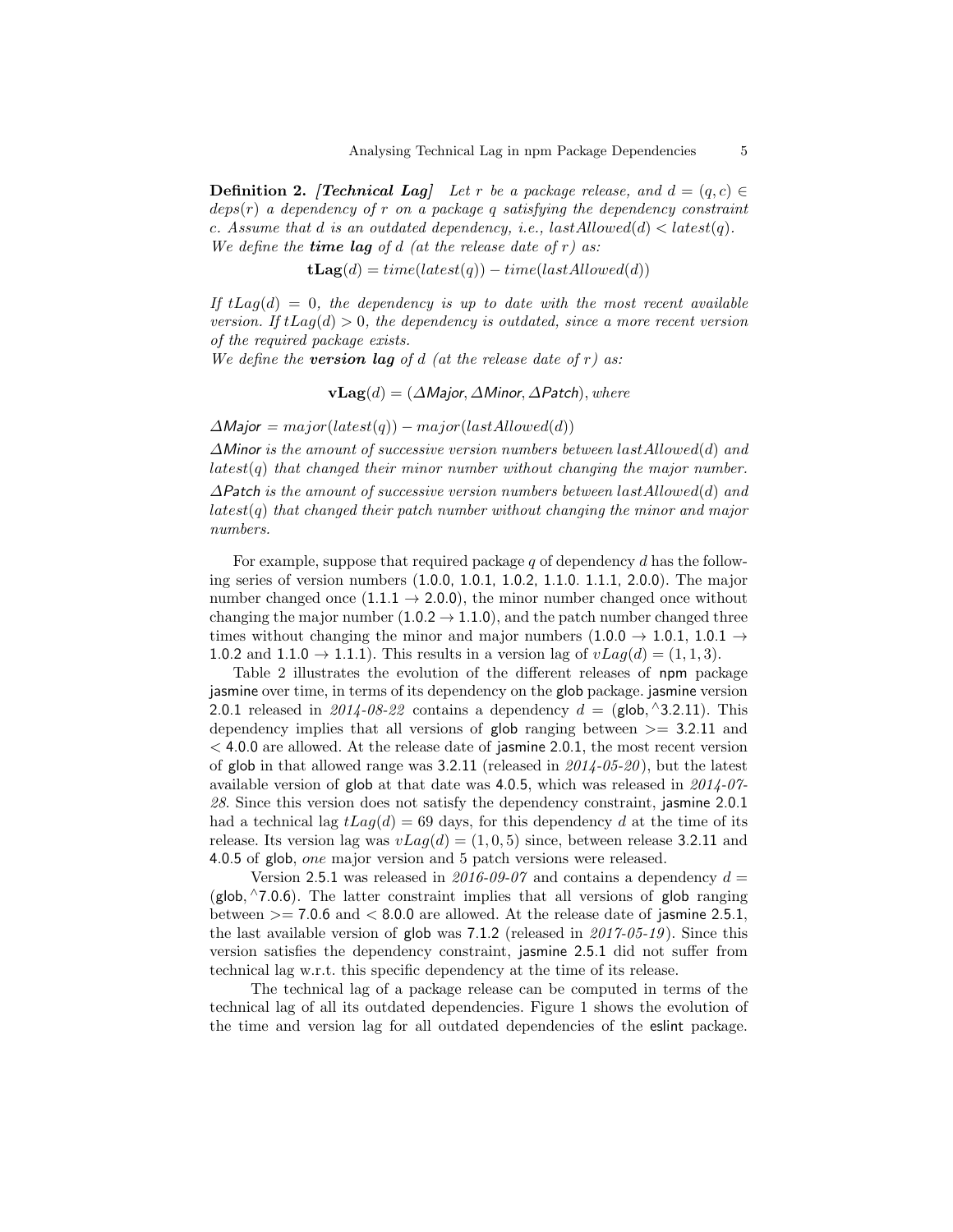6 Ahmed Zerouali et al.

| release                | jasmine glob dep.  | lastAllowed(glob)                      | $\text{latest}(\text{glob})$ | tLag           | vLag         |
|------------------------|--------------------|----------------------------------------|------------------------------|----------------|--------------|
| date                   | version constraint | version : date                         | version : date               |                |              |
| 2014-08-22 2.0.1       | $^{\wedge}3.2.11$  | $ 3.2.11:2014-05-20 4.0.5:2014-07-28 $ |                              |                | 69 $(1,0,5)$ |
| $2014 - 11 - 14$ 2.1.0 | $^{4}3.2.11$       | $ 3.2.11:2014-05-20 4.0.6:2014-09-17 $ |                              |                | 120(1,0.6)   |
| $2014 - 12 - 01$ 2.1.1 | $^{4}3.2.11$       | $3.2.11:2014-05-20$ $4.3.1:2014-12-01$ |                              |                | 195 (1,3,16) |
|                        | <br>$\cdots$       |                                        |                              |                |              |
| 2015-12-03 2.4.1       | $^{4}3.2.11$       | $ 3.2.11:2014-05-20 6.0.1:2015-11-11$  |                              |                | 540(3,5,39)  |
| $2016 - 08 - 31$ 2.5.0 | $^{\wedge}3.2.11$  | $ 3.2.11:2014-05-20 7.0.6:2016-08-24 $ |                              |                | 827 (4,5,47) |
| 2016-09-07 2.5.1       | $^{\wedge}7.0.6$   | $7.0.6:2016-08-24$ $7.0.6:2016-08-24$  |                              | $\overline{0}$ | (0,0,0)      |

Table 2: Evolution of jasmine's dependency on the glob package.



Fig. 1: Time and version lag distribution, per year, for all outdated dependencies of eslint.

Figure 1a shows that the time lag seems to have increased considerably since 2015. Figure 1b seems to reveal a decrease over time in the distribution of the patch, minor and major version lag. This is explained by the fact that at first, eslint was using tilde for its dependency constraints, but after 2015, it started using caret instead. The time lag increased in 2017 because eslint did not update its dependencies karma-babel-preprocessor and cheerio, while these packages did not release new versions after 2015 until mid 2017.

# 4 Results

### $RQ_0$ : How do packages manage their dependencies?

In order to gain insight in how npm package dependencies are managed, we investigate which types of dependency constraints are used, and how packages add, remove or update their dependencies throughout the package release history.

Figure 2 illustrates the proportion of the types of package dependency constraints used. We observe that caret  $(^\wedge)$  is most frequently used, covering 68.2% (30.6M) of all constraints. This suggests that most package maintainers want to avoid backward incompatible changes, but keep benefiting from bug fixes (patch updates) and new functionalities (minor updates). 15.7% (7M) of all dependencies were specified with an exact version, which is remarkable since this means that they prefer a compatible but possibly older version of a dependency, rather than benefiting from updates. 7.8% (3.4M) of all dependencies used a tilde ( $\sim$ )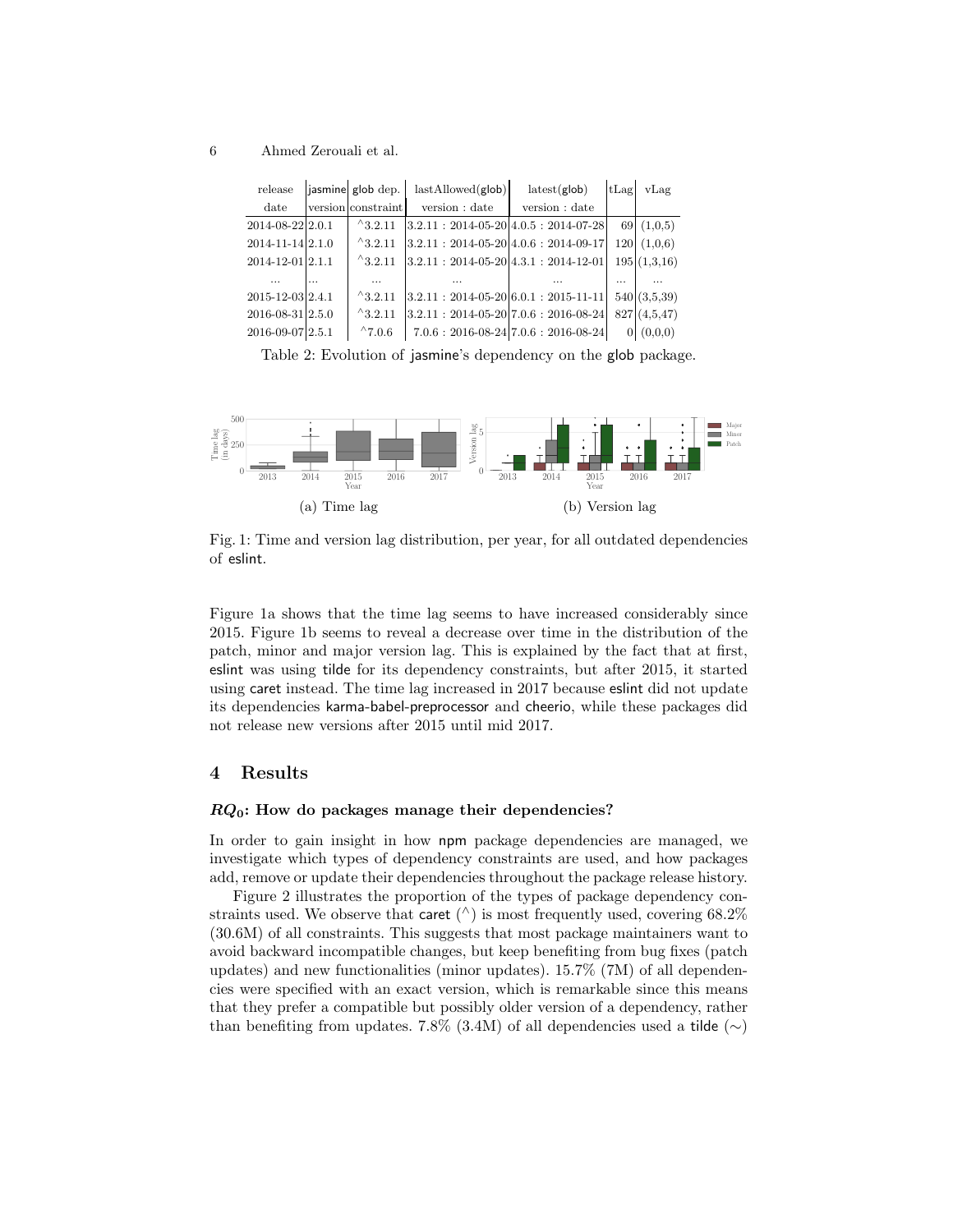constraint; and 4.1% (1.8M) of the dependencies use the "latest" version (i.e., \*, x, latest, \*.\*.\*, x.x.x). Other dependency constraints, such as external URLs to Git repositories, local files and explicit boolean comparators, were used by 4.2% (1.9M) of all dependencies. The above findings indicate that developers are mainly concerned with backward compatibility, and that there is a potential of too strict dependency constraints leading to technical lag.



Fig. 2: Proportion of the types of dependency constraints used in npm.

Next, we investigate how npm developers change their dependencies. Figure 3 shows the distribution of added, removed and unchanged dependencies for each type of release during package evolution. Most packages do not appear to change their dependencies over time. If they do, changes in dependencies mainly happen in major releases (both additions and removals). New dependencies are mainly added in major and minor releases, and only very occasionally in patch releases. Dependencies are removed almost exclusively in major releases.



Fig. 3: Number of removed, unchanged and added dependencies between subsequent package releases

To investigate how packages update their dependencies, for each major, minor or patch release, we identified the type of dependency updates that can occur. Figure 4 shows that only in major releases, packages update their dependencies to a newer available major version. Also, packages tend to update to minor releases of their dependencies in both major and minor releases, but not in patches. On the contrary, npm packages update their dependencies at the patch level regardless of their new release type (major, minor and patch). Moreover,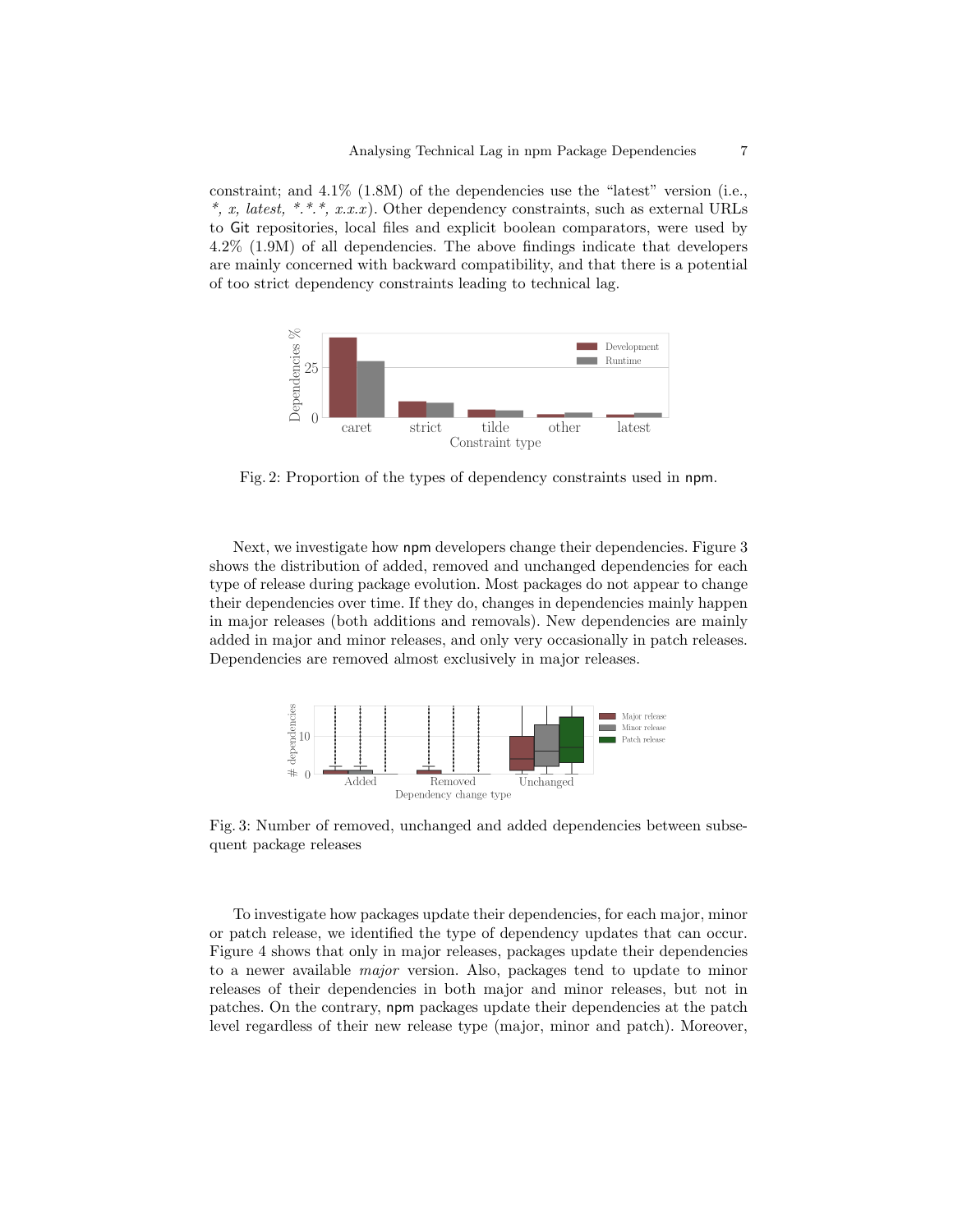we found that 1.2M (i.e., 97.5%) of all dependency version changes were updated to more recent versions, while 29K (i.e., 2.5% of all changes) were downgraded to an older dependency version. 14K (i.e., 49%) of the dependency downgrades were made while the package had major version 0 (i.e.,  $0.*.*$ ).



Fig. 4: Number of updated dependencies between package releases, classified by release type of the update.

Findings: npm packages are updated frequently. Dependencies are added or removed rarely, and mostly in major releases. Technical lag is induced because dependency constraints prevent package dependencies from being updated in presence of backward incompatible changes.

### $RQ_1$ : How often do packages release new versions?

Technical lag is not only induced by dependency constraints, but also by the rate at which packages produce new releases when they serve as dependencies of other packages. More concretely, packages that release often can cause technical lag in packages using them if these packages cannot keep up with the updating process. We thus analyze how often packages release new versions by only considering required packages, i.e., packages used as dependencies by other packages.

Figure 5 shows the number of releases of required npm packages per year and release type. It shows that the number of releases of required packages increases every year, which is not surprising because of the growing number of npm packages over time. If we consider the entire dataset from 2010 to 2017, the majority of all package releases (80.1%) are patches, while only 15.9% are minor releases, and 4.0% are major releases. This seems to imply that dependent packages in npm mainly benefit from patch releases. It also implies that technical version lag is mainly occurring at the patch level.

Figure 6 shows the time it takes to update the release of a package to a new patch, minor or major version. We found that npm packages take more time to release a major version than a minor or patch version. This is expected since simple bug fixes are very frequent and easier to make, as compared to adding new functionalities. The same is true for backward incompatible changes, i.e., they require more effort to implement, and thus take more time to release. We also found that the average time to release a patch, minor and major versions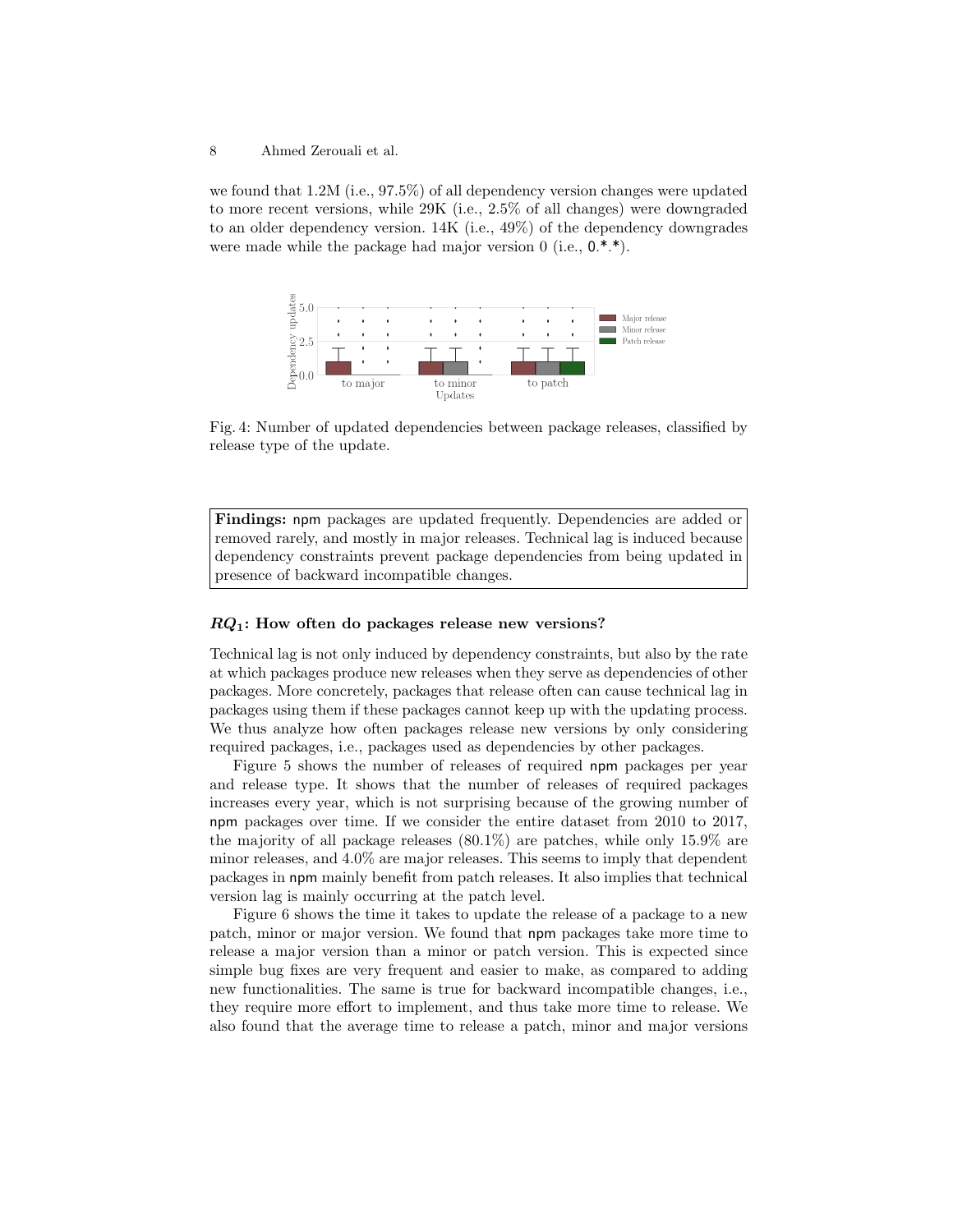

Fig. 5: Number of releases of required packages in npm, per year and per release type.



Fig. 6: Time needed to update a package to a patch, minor or major release.

corresponds to 13 days, 1 month and 2 months respectively. Thus, package maintainers must monitor and update their dependencies often. Otherwise, technical lag can pile up throughout time from different outdated dependencies.

Findings: Required packages release new versions frequently, increasing the likelihood of dependent packages suffering from an increased technical lag.

### $RQ_2$ : What is the technical lag induced by outdated dependencies?

To identify outdated package dependencies, we use all package releases in our dataset, i.e., 4.2M releases for 610K packages, and all 44.9M dependencies between them. We use the npm-semver constraint definitions to calculate the range of versions that satisfy each constraint. We filter out 2% (743k) of the dependencies for which we don't have any information about the dependency version (i.e., local files, git URLs). In the following step, we use the date of each package release to find the time lag induced by its dependencies. This is achieved by identifying the range of versions that satisfy each dependency constraint, and by comparing the time difference between the latest version that satisfies the constraint and the latest available version of the dependency. We found 27% (i.e., 11.9M) of the 44.1M dependencies to be outdated. These outdated dependencies were used by 60% of all considered packages.

Figure 7 shows the proportion of the types of constraints used for outdated dependencies only. We observe that most of the outdated dependencies used the caret constraint  $(57\%)$ , which is expected since  $68.2\%$  of all dependencies use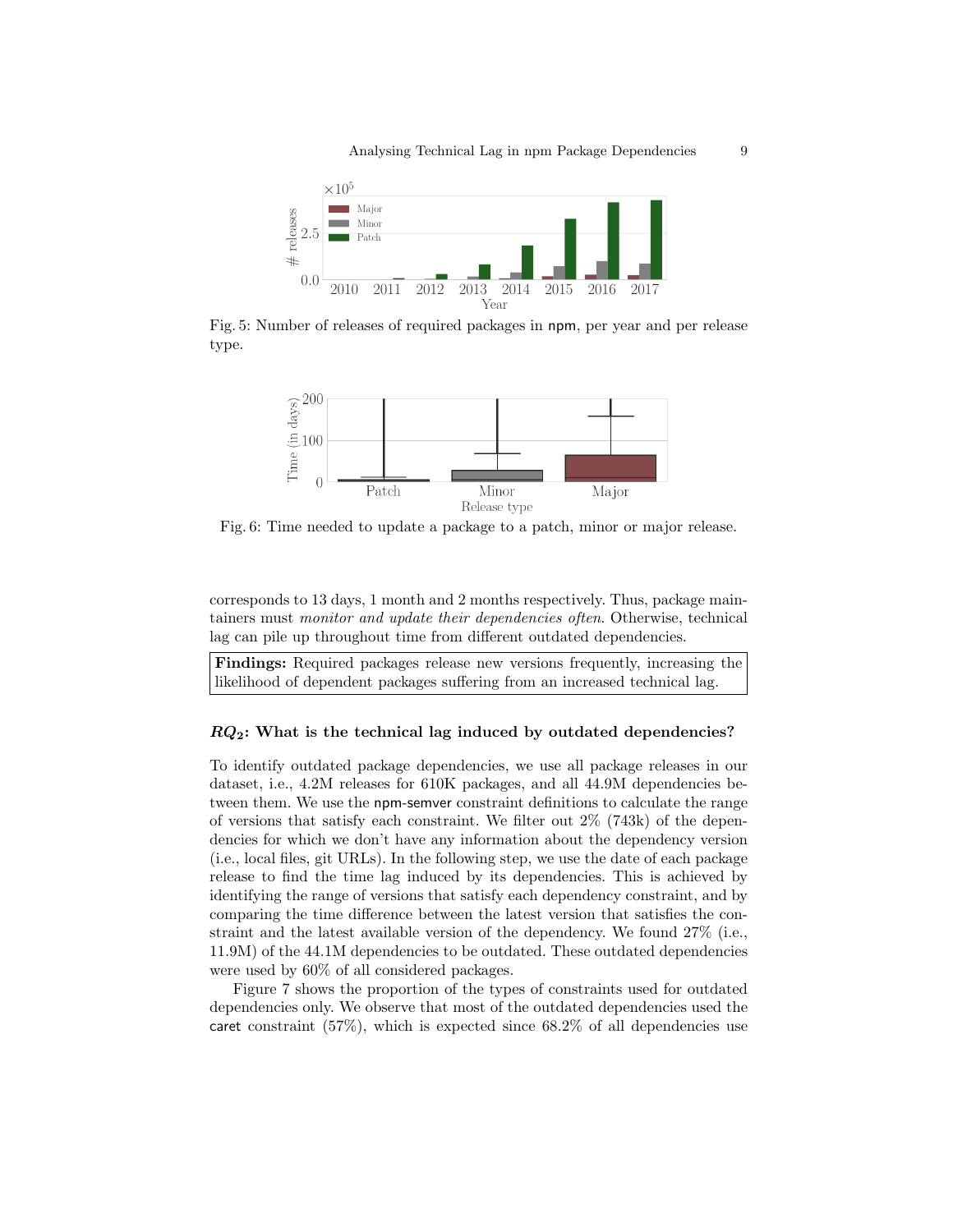this type of constraint. Constraints using a fixed version can also induce technical lag. Indeed, we found that 28% of all outdated dependencies used an exact version constraint. Contrary to our expectations, only 12% of the outdated dependencies occur due to the tilde constraint. The remaining 3% used yet another constraint type (e.g.,  $1.2.x$ ). Overall, developers often use caret because it ensures compatibility, but it should only be used when they *closely monitor their* dependencies. Given the fact that most of the outdated dependencies use caret, developers either misuse this constraint or neglect to upgrade their dependencies.



Fig. 7: Proportion of the types of constraints used for outdated dependencies.

Figure 8a illustrates the yearly distribution of time lag from 2011 until 2017. From 2011 to 2015, we notice an increase in time lag. This is likely to be a statistical artifact because the time lag is likely to increase as more releases become available. However, from 2015 to 2017, we observe that the time lag started to decrease, although there still is a very high median of 100 days in 2017. This decrease may suggest that developers started to care more about their dependency updates, or simply that a lot of package versions were released after 2015 and they were used as outdated dependencies, but did not have sufficient time yet to be able to accumulate an important time lag.

Figure 8b illustrates the yearly evolution of the version lag distribution. We observe that version lag increases for all release types from 2011 to 2016. In 2017, we notice that the patch version lag is increased compared to the other release types. This means that packages serving as dependencies release much more patch versions in 2017, complying with our earlier observation that time lag decreases in the same year. To statistically verify this, we carried out the nonparametric Mann-Whitney U test that does not assume normality of the data. The null hypothesis assumes that the patch distributions of two yearly populations are identical. We rejected  $H_0$  with statistical significance  $p < .001$  when comparing the patch distribution of any previous year with the year 2017. We only found a small effect size at  $|d| \leq 0.2$  using Cliff's Delta, a non-parametric measure quantifying the difference between two groups of observations. However, when we compute the median time lag and version lag over the entire npm lifetime, we find:  $tLag = 106$  days and  $vLag = (0, 1, 2)$ .

Findings: Outdated dependencies induce a median of time lag of three months and a half, and median version lag of one minor and two patch versions.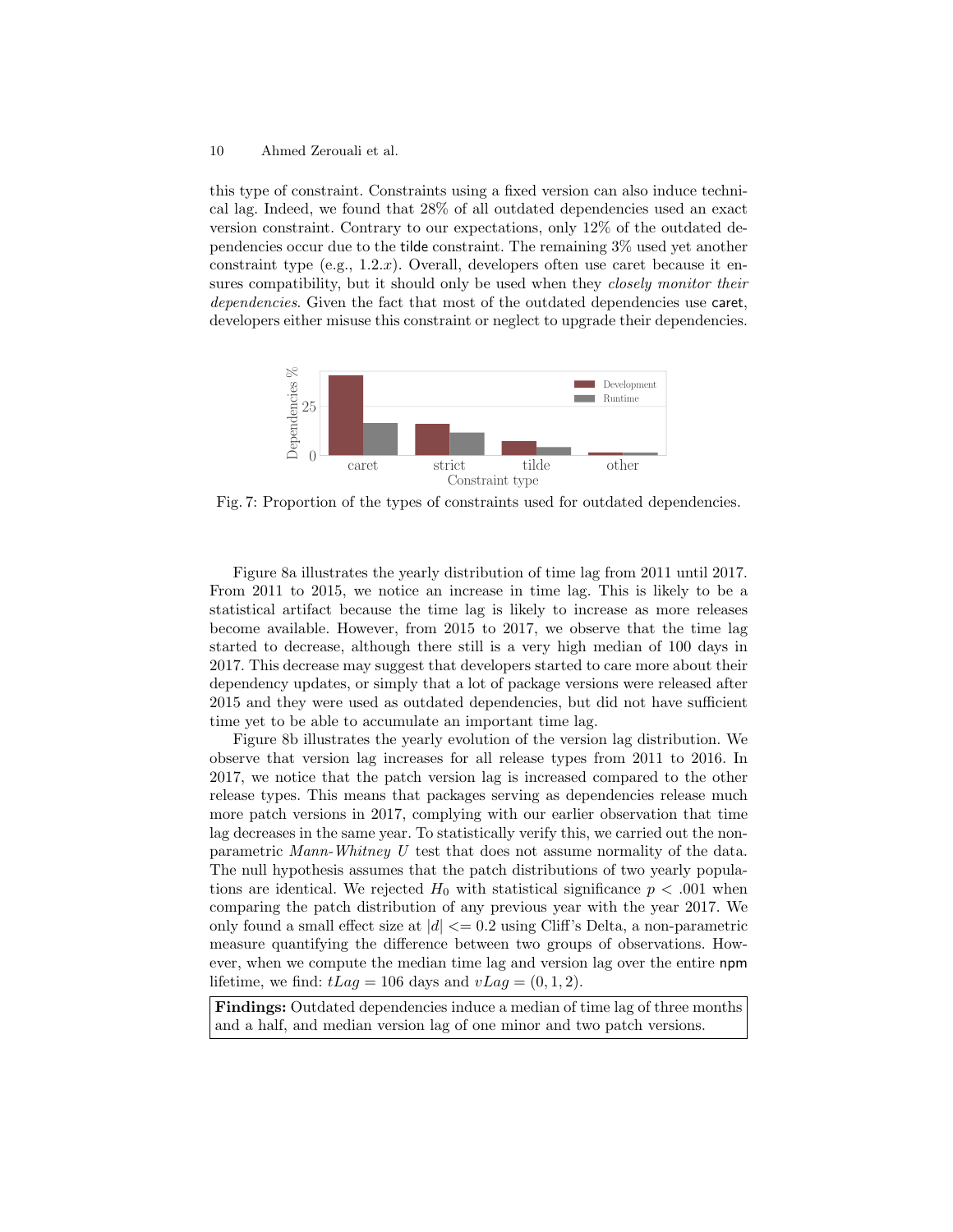

Fig. 8: Distribution of technical lag, per year, in outdated dependencies.

# RQ3: How often do dependencies inducing technical lag release new versions?

This research question investigates if required packages that release often are more likely to lead to technical lag in dependent packages. To this extent, we calculate the number of available versions and the number of versions created each year for such packages. Figure 9 shows the number of available versions of the used outdated and up-to-date dependencies. Packages that are required as dependencies and are outdated have more frequent releases than other required packages. Hence, the package release frequency is a source of technical lag. To statically confirm our observations, we carried out a two-sided Mann-Whitney U test between both distributions and we found a statistically significant difference  $(p < .001)$  for both the available versions per year and throughout their lifetime. Using *Cliff's Delta*, we found a strong effect size at  $|d| = 0.54$  and  $|d| = 0.65$ , implying that the observed difference between the two groups is big.

Findings: Packages that are required as dependencies and are outdated have more frequent releases than other required packages.



Fig. 9: Number of available versions of packages used by outdated and up-to-date dependencies.

### $RQ_4$ : What is the appropriate moment to update dependencies?

If a required package has updated to a new (minor or major) release, dependent packages may wish to delay upgrading to this new release, as it may still be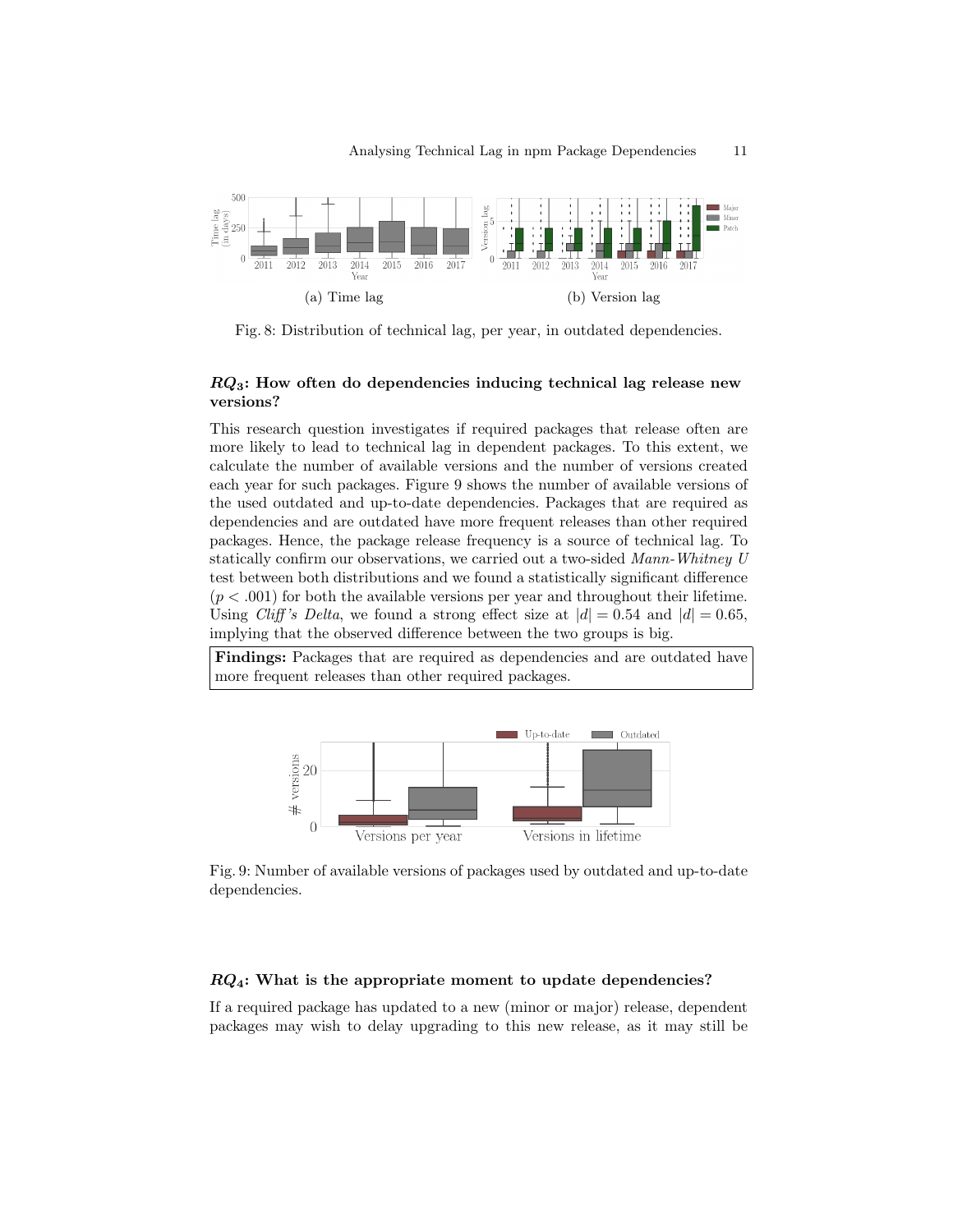unstable or contain bugs. We thus analyze how long it takes before a patch, minor or major release of a package is updated to new patch versions. Answering this question will help package maintainers to choose the suitable moment to update their dependencies.



Fig. 10: Time required to update a package release to a more recent patch.

Figure 10 shows the distributions of the time require to update a package release to a more recent patch. We observe that it takes slightly less time to release a patch version after a minor release (*mean* = 17 *days*) than after a major release (mean  $= 21$  days). It takes even less time to update a patch release with another patch (*mean* = 13 *days*). We also notice that the time required to make a patch to the first package release is very short (mean  $= 14$  days, median  $=$ 0 days). A possible explanation could be that first releases tend to be unstable and immature, since most of them have major release number 0. Studying the different behaviour of releases with major version 0 is part of future work.

New major releases seem to be more stable. To verify if there is a statistically significant difference between the distributions of Figure 10, we used the Wilcoxon rank-sum non-parametric test. We indeed found statistically significant differences in the mean ranks of each release type with  $p < .001$ .

| Findings: New major releases take longer to receive a patch update. |  |  |  |  |  |  |  |  |  |  |
|---------------------------------------------------------------------|--|--|--|--|--|--|--|--|--|--|
|---------------------------------------------------------------------|--|--|--|--|--|--|--|--|--|--|

This suggests that developers should not start using newly available packages immediately because they may still contain bugs that need new patches.

# 5 Discussion

Ideally, deployed packages would depend on the most recent available version of their dependencies, thus benefiting from the latest functionality and bug fixes. In practice, however, packages have a certain technical lag because many developers choose not to upgrade certain dependencies ("if it ain't broke, don't fix it"). Moreover, in many cases developers choose not to update because new major releases may include new functionality that is not needed. Dietrich et al. [8] found that 75% of all version upgrades in 109 Java programs are not backward compatible, but only few are actually affected by the incompatible changes. In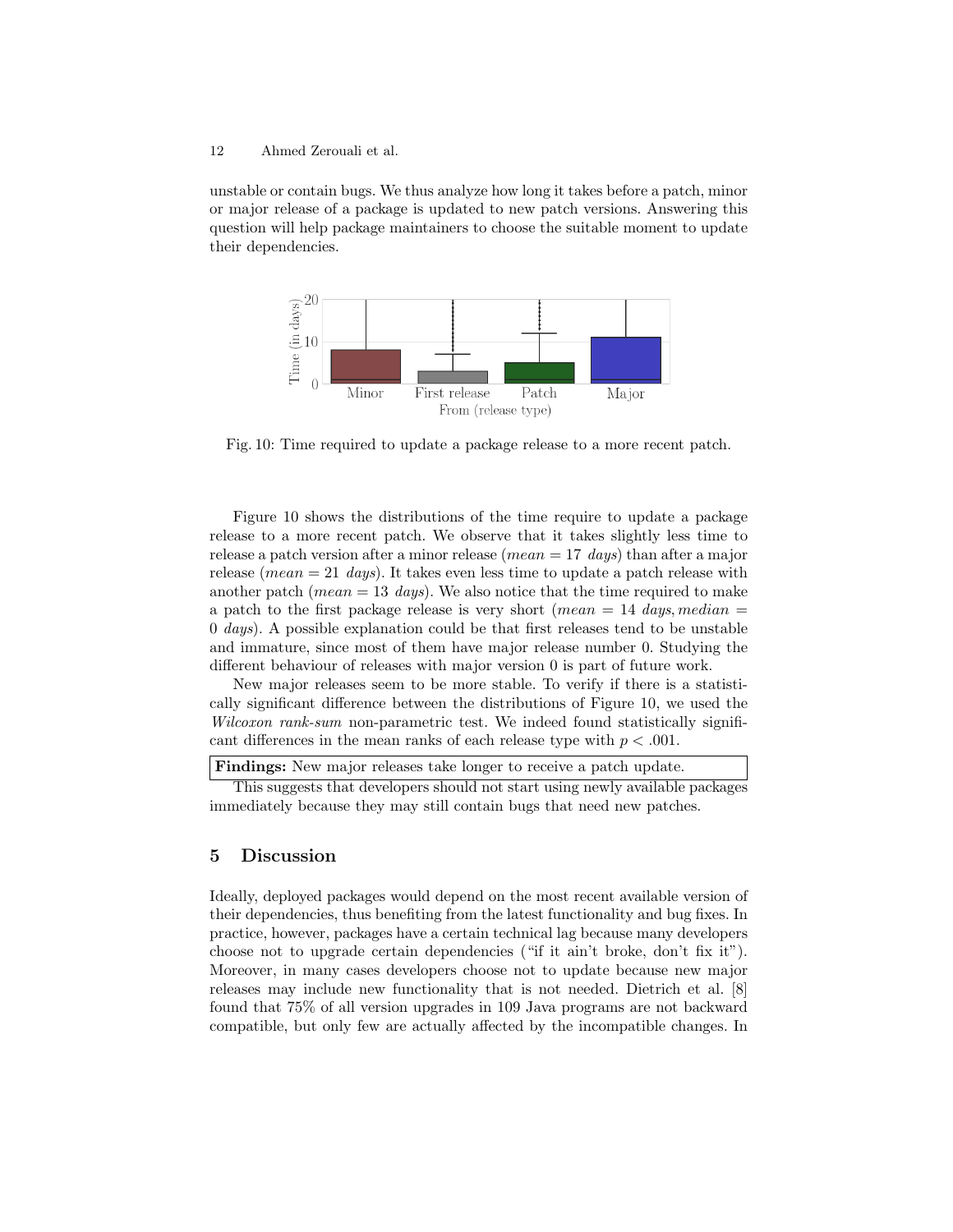npm, where there is a strong presence of micropackages for trivial functions, developers are concerned with the risk of breakages such packages introduce [1]. In a similar spirit, our findings show concrete evidence of technical lag and the need to monitor dependencies.

Our findings suggest that npm packages could benefit of better procedures for updating. However, it is essential to mention that one should always balance between being up-to-date and the increasing effort, cost and risk of updating. Therefore, further analysis is required to investigate how much functionality is added, how many bugs were fixed and which other changes occurred to the package when updating.

There are many ways to quantify technical lag of package releases w.r.t. outdated dependencies. In this paper we focused only on two definitions, time lag and version lag. We computed these metrics at the package dependency level, but it is also possible to compute them at the package release level by aggregating the lag of all outdated dependencies, e.g.,

$$
\mathbf{vLag}(r) = (\sum_{d \in lag(r)} major(vLag(d)), \sum_{d \in lag(r)}minor(vLag(d)), \sum_{d \in lag(r)}patch(vLag(d)))
$$

As an example, the aggregated lag of jasmine 2.0.1 is caused by 4 outdated dependencies (commander, grunt-contrib-jshint, glob and shelljs), which cause an aggregated lag of 1 major, 5 minor and 7 patch releases in total. Since different lag definitions may produce different results; we intend to ask feedback from package maintainers about how informative each definition and way of measurement is when inspecting technical lag.

The concept of technical lag is related to, but different from, the metaphor of technical debt [9, 5]. Technical debt refers to the qualitative difference between code "as it should be" and code "as it is". Technical lag refers to the increasing lag between the latest available upstream versions of packages used by a software system and those actually used in the deployed system. As real-world software systems increasingly rely on reusable libraries, techniques for managing their deployment are compulsory. In this work, we studied technical lag as a useful way to assess reuse in large open source deployments. By analyzing npm package dependencies, we found that a large number of package releases suffer from technical lag. This finding opens the door for comparative research with other package repositories of reusable libraries (e.g., Maven for Java, RubyGems for Ruby) and other ways of assessing technical lag.

During our npm analysis, we observed some specific use of version numbers that seems to go against the semantic versioning policy. For example, many packages remain in major version zero (0.\*.\*) for a long time. If packages are in the initial development phase for long, then a  $(0,*,*)$  version should be used. On the contrary, if packages have progressed beyond this phase, then they should upgrade to a  $(1.*.*)$  version.

We noticed that many package releases append pre-release tags (e.g., -alpha.1, -beta.3, -rc.0) to their version number or dependency constraints. The semantics of these pre-release constraints is different from normal version constraints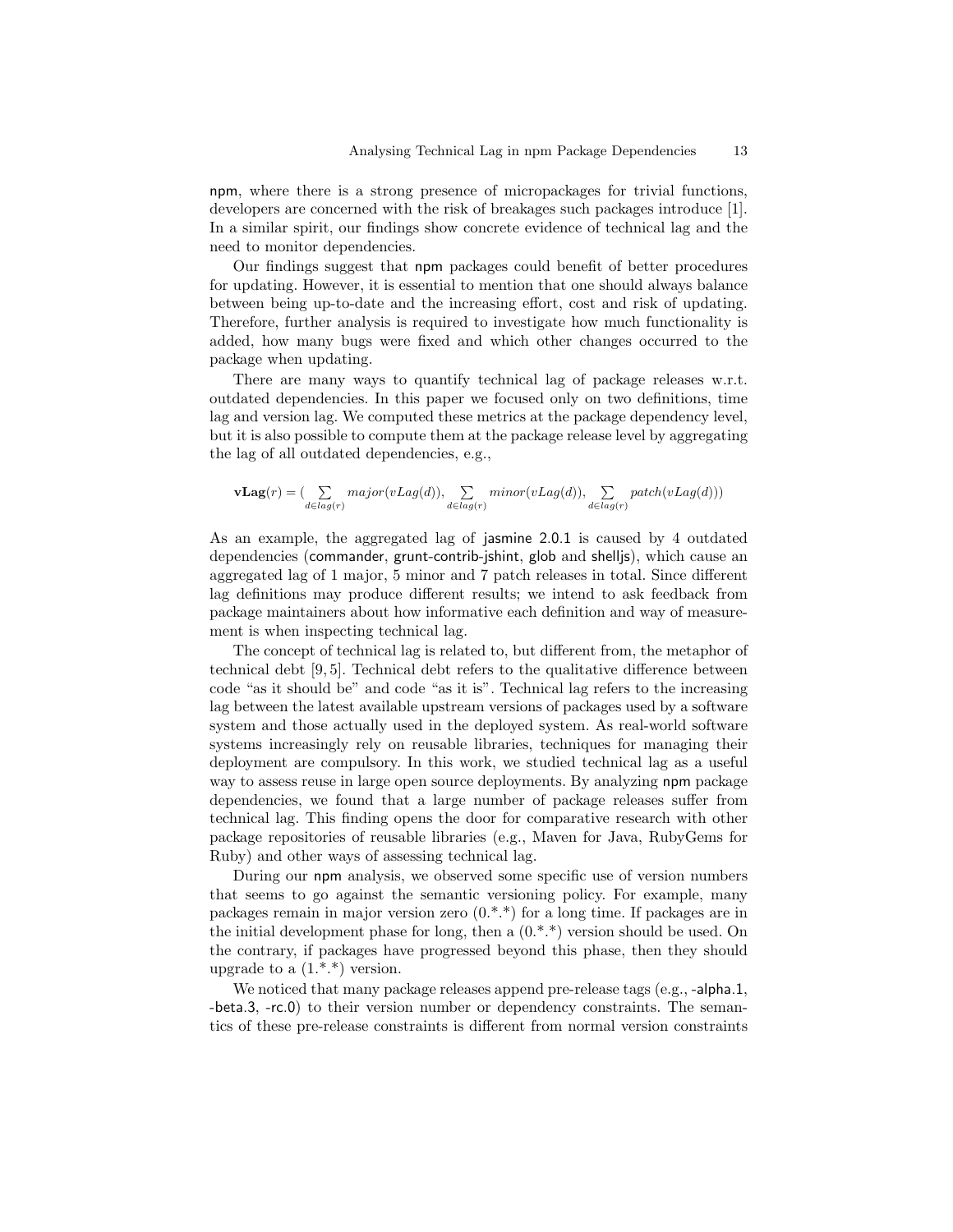according to npm semantic versioning. For example, constraint  $\wedge$ 1.2.3-alpha accepts releases in the range  $\geq$ 1.2.3-alpha.3 and <2.0.0, but pre-releases in other patch or minor versions are not allowed (e.g., 1.2.3-alpha.4 would be allowed, but 1.2.4-alpha.5 would not). In this paper we ignored such pre-release tags. Taking them into account when computing technical lag is part of future work.

# 6 Related work

In order to help developers to decide when to use which version of a library, Mileva et al. [13] mined hundreds of open-source projects for their library dependencies, and determined global and important emerging trends in library usage. Decan et al. [6, 7] analyzed the evolution of multiple package dependency networks (including npm, CRAN and RubyGems). They studied the presence and impact of package updates on (transitively) dependent packages, and provided an initial exploration of the presence of semantic versioning and dependency constraints. They observed that, for npm and RubyGems, both the proportion of packages and dependencies that declare a minimal dependency constraint is relatively stable through time, but the proportion of packages or dependencies that declare maximal constraints increases over time. The latter suggests that an increasing number of packages relies on maximal constraints to prevent, limit or control dependency updates. They also observed a high proportion of strict dependency constraints for npm and RubyGems. In September 2016, this accounted for around 15% of all the dependencies in npm. Our work additionally measures the technical lag induced by the use of such dependency constraints in npm.

Kula et al. [11] analyzed 6,374 systems in *Maven* to investigate the latency when adopting the latest library release. They found that maintainers are less likely to adopt the latest releases at the beginning of project; and Maven libraries are becoming more inclined to adopt the latest releases when introducing new libraries. In a more recent work [12], they empirically studied library migration that covers over 4, 600 GitHub projects and 2, 700 library dependencies, and found that 81.5% of the studied systems still keep their outdated dependencies. Surveying the developers, they found that 69% of the interviewees claim that they were unaware of their vulnerable dependencies. In contrast to these works, we analyze the npm ecosystem, where the use of micropackages is prevalent. We do not only measure the number of packages with outdated dependencies, but we quantify the technical lag incurred by outdated dependencies, suggesting the need to monitor such dependencies.

Gonzalez-Barahona et al. [10] proposed for the first time the theoretical model of "technical lag", for measuring how software systems are outdated. In their work, they explored many ways in which technical lag can be implemented and could be used when deciding about upgrading in production. They also presented some specific cases in which the evolution of technical lag is computed. Extending [10], we define technical lag in terms of time lag and version lag and empirically investigate how technical lag is induced by the dependency constraints used by packages at the ecosystem level.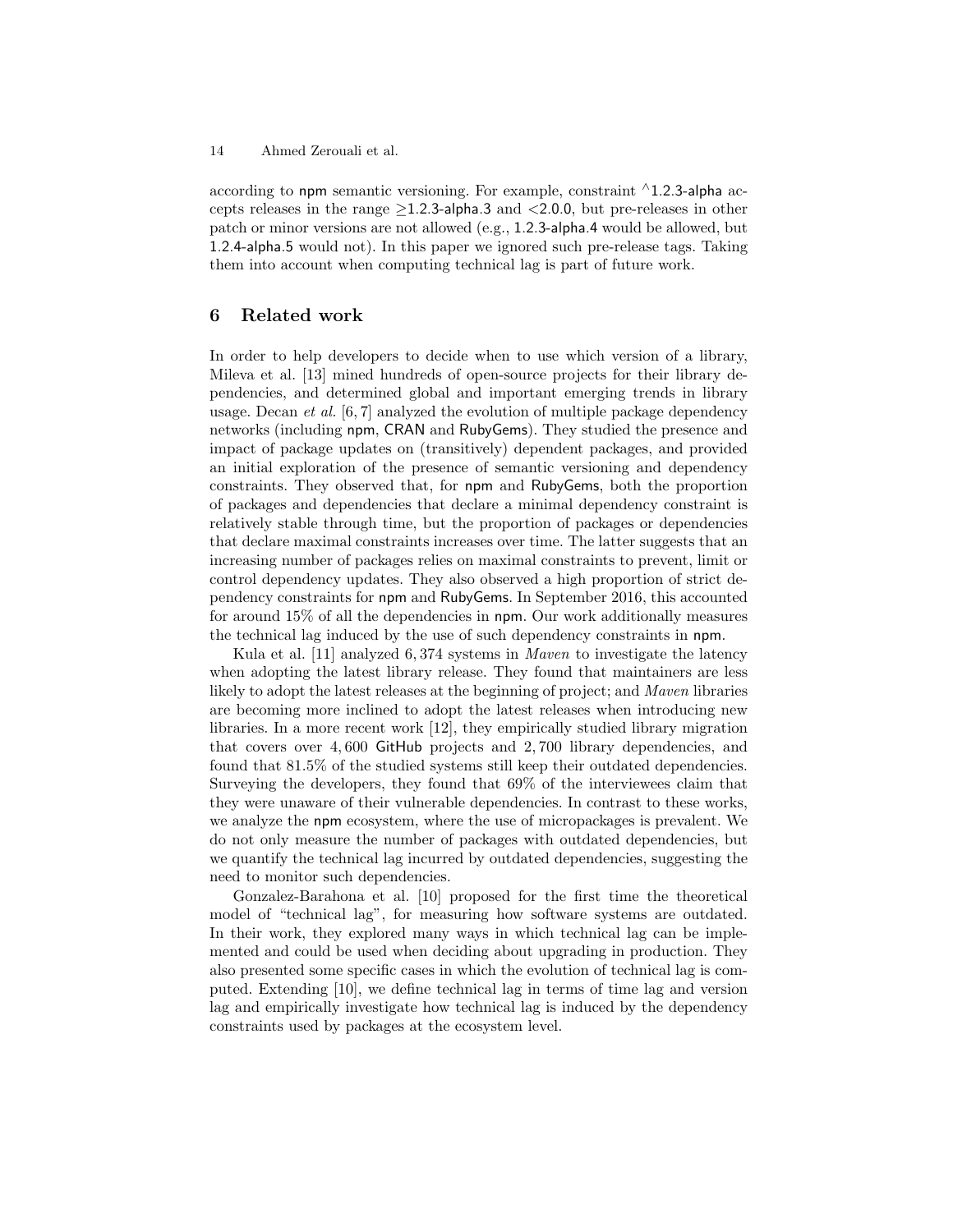### 7 Threats to validity

We relied on the libraries.io dataset for our analysis. If the dataset is incomplete (e.g., due to missing package releases), then there is a risk of underestimating technical lag. To migitate this threat, we manual inspected a sample of the dataset, and did not find any major information missing.

We ignored dependencies that use constraints formed by a reference to a URL or a local file. This does not bias our findings, since the proportion of such dependencies is only 2% of all the dependencies in our dataset.

While package dependencies are a major source of software reuse, our empirical study did not differentiate between dependency types (runtime, development and optional), package age or size when studying version or time lag. This means that packages created one year ago or packages with 100 lines of code (LOC) are compared on equal terms with packages created many years ago or containing thousands LOC. If the amount of reused functionality were to be considered, then the dependency type, package size and age should also be taken into account to provide further insight into the factors influencing technical lag.

When choosing the allowed versions for each dependency constraint, we rely on npm semver specifications. This may bias our results, since we found that in the past, npm semver had faced issues such as considering pre-releases when using the  $*$  constraint<sup>4</sup>. However, we are still confident about our analysis since these issues were bugs and not changes in the npm semver specifications.

A final threat to validity concerns the definitions of technical lag that may influence our findings. For example, the time lag is an over-approximation of the actual one because we include the period of time from the latest allowed version until the next release. However, installing the package during that period of time, will fetch the latest allowed release based on the dependency constraint.

### 8 Conclusion

This paper presented an empirical analysis of package dependency updates in the npm ecosystem, in order to assess technical lag between the deployed version and the latest available version of package dependencies. We found that a large number of packages suffer from technical lag, where their outdated dependencies are several months behind the latest release. We analyzed when patch versions are released and our results suggested that package maintainers should wait a few days before updating to the new available dependency release. These findings can be turned into actionable guidelines about npm dependency updates, and may open the door for more research about technical lag measurements in package libraries.

In future work, we aim to extend our analysis of technical lag by taking into account other issues such as vulnerabilities and bugs. We also aim to carry out similar analyses for other package managers, while considering transitive dependencies, and carry out cross-ecosystem comparisons.

<sup>4</sup> https://github.com/npm/node-semver/issues/123